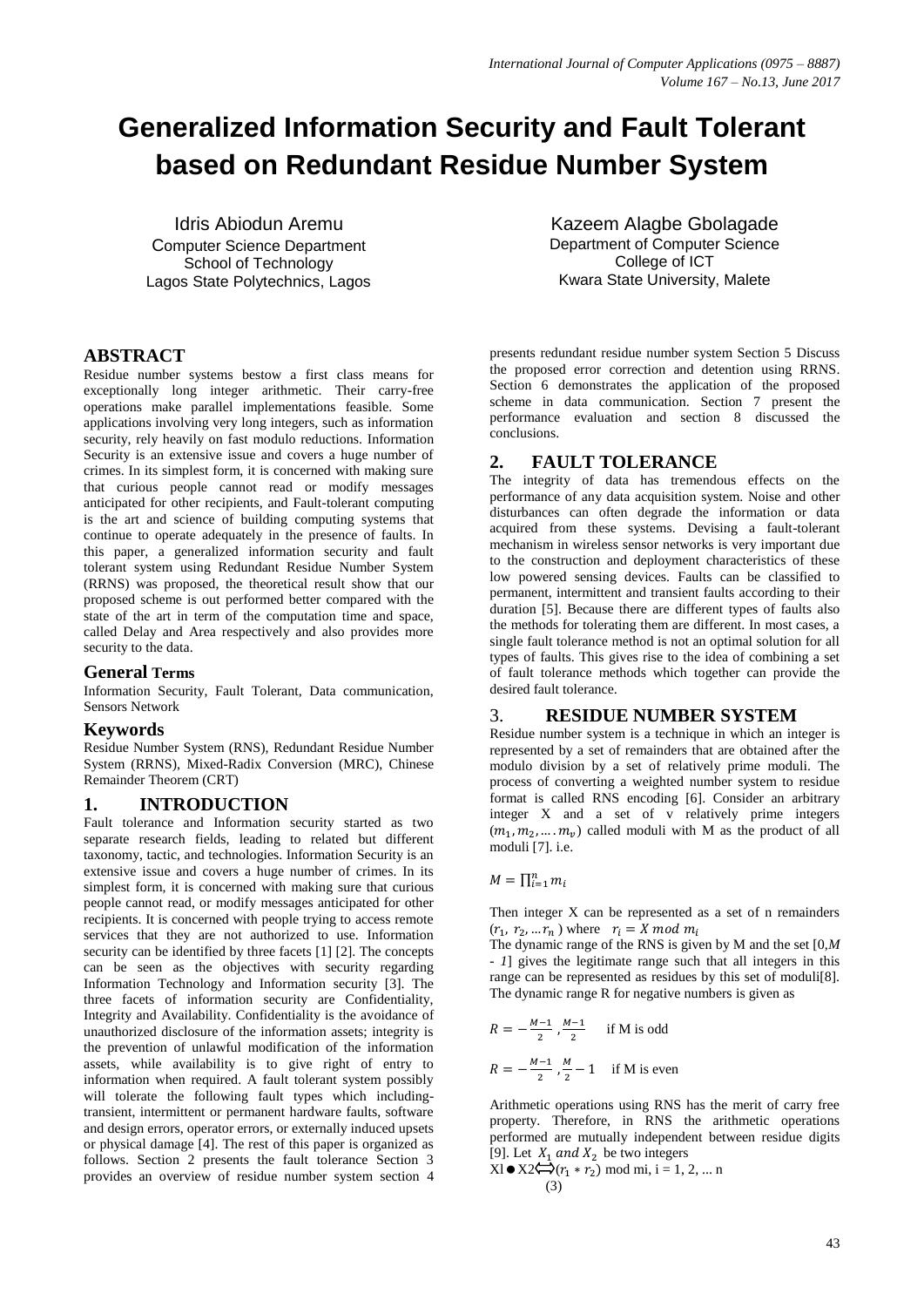Where • denotes arithmetic addition, subtraction or multiplication and  $r_1$  and  $r_2$  are residues of X1 and X2 with respect to moduli mi.

The binary number system, decimal and hexadecimal traditional numbers are linear and are highly reliant on the order of the digits. In all these systems, each bit position is associated with a weight and these weights are derived from the same base (radix). For example, in binary number system, the base is 2 and the weights are  $(2^{\circ}, 2^1, 2^2 ...)$  and in decimal number system, the base is 10 and the weights are  $(10^{\circ}, 10^{1},$ 10<sup>2</sup> ...). Residue number system helps to increase the speed of arithmetic operations like addition, subtraction and multiplication when compared to traditional number systems [10]. Residue number system (RNS) is a non-weighted, non positional number system which can be represented by specifying its base. Unlike Decimal or Binary Number System, it does not have a single fixed radix. The bases of RNS are represented by an n-turple of integers  $\{m_1, m_2, \dots, m_n\}$  where each of these bases is called a modulus. Thus, in RNS any given integer is represented by a set of residues which are obtained by modulo dividing the integer with moduli set [10].

The moduli are usually relatively prime to each other. So large calculations can be decomposed into a series of smaller parallel calculations and thus RNS can be used for application in the field of digital computer arithmetic.

# **4. REDUNDANT RESIDUE NUMBER SYSTEM**

Redundant Residue Number System (RRNS) is achieved by adding some redundancy to the RNS.

RRNS helps in both error correction and error detection. By adding (u - w) redundant moduli  $(m_{w+1}, m_{w+2}, \ldots, m_w)$  to the v information moduli  $(m_1, m_2, ... m_w)$ , a RRNS (u, w) code can be generated. This process is called RRNS encoding. Thus an integer X is represented in the RRNS form as

 $X = \{r_1, r_2, \ldots, r_w, r_{w+1}, \ldots, r_u\}$ (4)

Where  $(m_1, m_2, \ldots, m_w)$  are called information moduli and  $(m_{w+1}, m_{w+2} \dots m_w)$  are called redundant moduli[5]. Similarly  $(r_1, r_2, \ldots, r_w)$  are called information residues and  $(r_{w+1}, r_{w+2} \dots r_w)$  are called redundant residues.  $M_r$  denotes the product of redundant moduli. In RRNS, the legitimate range is defined as [0, M] and illegitimate range indicating overflow, where residues are obtained using redundant moduli, is [M, M,  $M_r$ ].

RRNS can be used for error detection and error correction, self checking in digital computers [10]. Thus it helps in the design of general purpose systems, which are capable of sensing and rectifying their own transmission and processing errors [10] .

The use of RRNS for error detection and correction has many advantages over the conventional error codes. The arithmetic operations like addition, subtraction and multiplication are carrying free in RNS. This implies that the error due to these operations or due to noise does not propagate from one residue digit to other. They remain confined to the original residues [10]. Another important advantage of RNS arithmetic operation is lack of ordered significance among residue digits. Therefore, an integer can be recovered from its residues even after discarding some of the redundant residues, provided that the retained residue digits should be correct [11]. This has resulted in the development of a number of error detection and error correction algorithms.

The decoding of Redundant Residue Number System is commonly carried out using Chinese Remainder Theorem (CRT) [10][11][12][13]. Implementation of CRT decoder at the receiver results in a computational complexity of order  $0(n3)$ , where n is the number of non redundant moduli [11]. An alternate scheme called Mixed Radix Conversion (MRC) can be used which yields a low complexity of O (n) [14] [15]. The algorithm used in this paper uses both CRT and MRC techniques at the decoder for comparison.

### **Theorem 1**

RRNS  $(u - w, v)$  code has a detection capability of  $(u - w - v)$ errors and an error correction capability of  $(u - w - v)/2$  [16]. The code rate of a redundant residue number system can be defined as

$$
kb = \frac{kb}{\sum_{i=1}^{u} kb} \tag{5}
$$

where kb =  $\lfloor log_2 m_r \rfloor$  and kbj =  $\lfloor log_2 m_i \rfloor$ , where mj, (j = 1,2 ... u) are the moduli. By varying the number of redundant bits that are transmitted, the code rate and error correction capability are varied. Redundancy is added to the information/data, therefore the code rate decreases and error correction property is improved. In RNS, the number of nonzero elements in a vector is defined as its hamming weight. Let  $X_i$  and  $X_j$  are two code vectors, then hamming distance d  $(X_i, X_i)$  is defined as the number of bits in which two code vectors Xi and Xj differ. Minimum distance, d is the minimum of hamming distances

 $d = min (d (x<sub>i</sub>, x<sub>j</sub>); x<sub>i</sub> \neq X<sub>j</sub>).$  (6)

# **Theorem 2**

The minimum hamming distance d of an RRNS (u, w)-code is defined as  $d = u - w + 1$ , provided  $(m_1 < m_2 ... ... < m_w <$  $m_{w+1} < \cdots < m_u$ )

#### **Theorem 3**

For a redundant residue number system, the error detecting capability,  $c = d - 1$  and the error correcting capability [17],

 $t = \left[ \frac{d-1}{2} \right] 2$  where  $\lfloor a \rfloor$  is the largest integer smaller than a. Thus RRNS (u, w) code can detect up to u - w residue digits and can correct up to  $t = \lfloor u - w / 2 \rfloor$  residue digits. This means that single error and multiple error correction algorithms can be developed by suitably selecting u and w.

# **5. PROPOSED ERROR DETECTION AND CORRECTION USING RRNS**



 **The Information Encoding and Decoding Process of the proposed**

#### **DATA CONVERSION**

| Given                       | the | moduli | set  | $\{m_1, m_2, , m_n\}$  |  | and |
|-----------------------------|-----|--------|------|------------------------|--|-----|
| ${m_{n+1}, m_{n+2}, , m_m}$ |     |        | with | residue representation |  |     |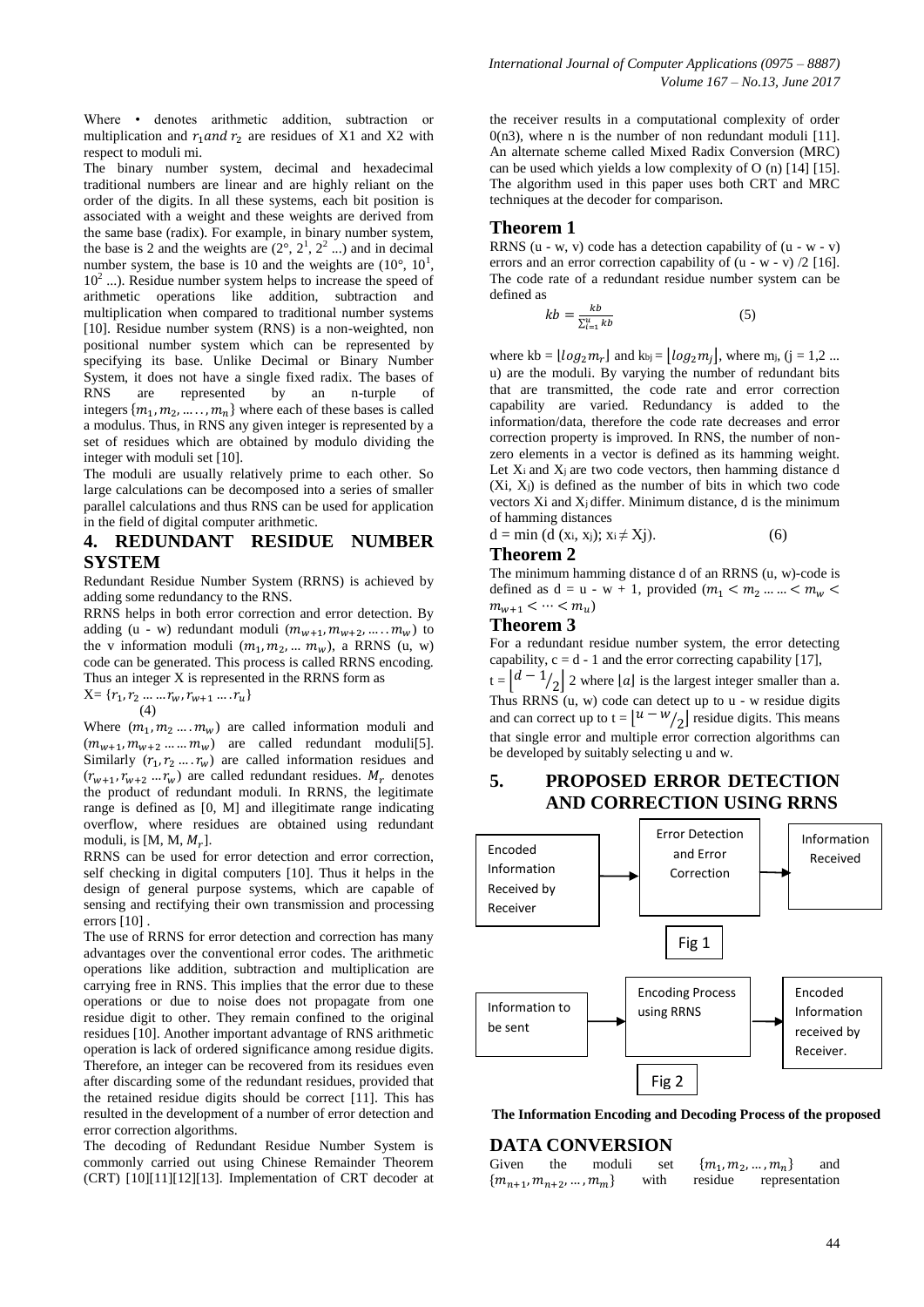${x_1, x_2, ..., x_n}$  and  ${x_{n+1}, x_{n+2}, ..., x_m}$  for the information and redundant data sets respectively. The decimal equivalent is given as:

$$
X = \left| \sum_{i=1}^{n} M_i |M^{-1}|_{m_i} x_i \right|_M
$$

Such that

$$
M = \prod_{i=1}^{n} m_i
$$

$$
M_i = \frac{M}{m_i}
$$

 $M^{-1}$  Is the multiplicative inverse of  $M_i$  with respect to  $m_i$ ? Theorem 1:

Given the moduli set  $2^{2n} - 1$ ,  $2^{2n}$  and  $2^{2n} + 1$  are relatively co-prime numbers. Proof:

From the Euclidean theorem, we have  $gcd(a, b) =$  $gcd(b, |a|_h)$  therefore

 $gcd(2^{2n} - 1, 2^{2n}) = gcd(2^{2n} - 1, |2^{2n}|_{2^{2n}-1})$  $\gcd(\frac{2^{2n}-1}{1})=1$ . Similarly,  $\gcd(2^{2n}-1, 2^2)$  $gcd(2^{2n} - 1, |2^{2n} + 1|_{2^{2n}-1}) = gcd(2^{2n} - 1, 2) = 1$  and  $gcd(2^{2n}, 2^{2n} + 1) = gcd(2^{2n} - 1, |2^{2n} + 1|_{2^2})$  $gcd(2^{2n}, 1) = 1.$ 

#### **Theorem 4:**

Given the information moduli set  $2^{2n} - 1$ ,  $2^{2n}$  and  $2^2$ such that  $m_1 = 2^{2n} - 1$ ,  $m_2 = 2^{2n}$  and  $m_3 = 2^{2n} + 1$ , the following condition is true:

> $|(m_2m_3)^{-1}|_{m_1} = 2^2$  $|(m_1 m_3)^ |(m_1m_2)^{-1}|_{m_2} = -2^2$

#### **Theorem 5:**

Given the moduli set $\{2^{2n} - 1, 2^{2n} \text{ and } 2^{2n} + 1\}$ , the RNS number  $(x_1, x_2, x_3)$  can be converted to conventional number X as follows:

$$
X = m_2 \left| \frac{X}{m_2} \right| + x_2
$$

$$
\left| \frac{X}{m_2} \right| = |2^{2n-1} m_3 x_1 - m_2 x_2 - 2^{2n-1} m_1 x_3|_{m_1 m_3}
$$

Proof:

It has been demonstrated in [18].

#### **INFORMATION ECODING ALGORITHM Step 1:**

**Input the information to be sent**

**Step 2:**

**Input the both the Information and Redundant Moduli set Step 3:**

**Encode the Information using both Information and Redundant moduli set to have both information and redundant residue digits Step 4:**

**Send the encoded information to the receiver**

**Step 5:**

#### **Stop ERROR DETECTION ALGORITHM**

**Step 1:**

**Input the received information**

**Step 2: Decode the information using the adopted Chinese Remainder Theorem Step 3:**

**Use the redundant moduli set to do consistency checking via Forward Conversion Technique Step 4: Report if there is error otherwise goto Step 5 Step 5: Stop.**

#### **ERROR CORRECTION ALGORITHM**

**Step 1: Input the erroneous information**

**Step 2: Determine which channel is faulty**

**Step 3: Use Based Extension via Redundant Moduli set to correct the error**

**Step 4: Restored the correct information Step 5: Stop.**

# **6. APPLICATION OF THE PROPOSED SCHEME TO DATA COMMUNICATION**

Given the moduli set  ${m_1, m_2, \ldots, m_n}$  and  ${m_{n+1}, m_{n+2}, \ldots, m_m}$  with residue representation  $\{x_1, x_2, \ldots, x_n\}$ and  $\{x_{n+1}, x_{n+2}, \dots, x_m\}$  for the information and redundant data sets respectively. The information moduli set are use to encode information and redundant moduli set are use to detect and correct error.

Given the information moduli set  $2^{2n} - 1$ ,  $2^{2n}$  and  $2^2$ such that  $m_1 = 2^{2n} - 1$ ,  $m_2 = 2^{2n}$  and  $m_3 = 2^{2n} + 1$ . Assuming  $n = 2$  then  $m_1 = 15$ ,  $m_2 = 16$  and  $m_3 = 17$ . Given the redundant modulus  $2^{2n+1} - 1$  and  $2^{2n-1} + 1$  such that  $m_4 = 2^{2n+1} - 1$  and  $m_5 = 2^{2n-1} - 1$ . Assuming then  $m_4 = 31$  and  $m_5 = 7$ .

Consider an integer  $X = 125$  which is encoded in to Redundant Residue Number System using both information and redundant moduli set (16, 17, 15, 31, 7) where the information moduli are (16, 17, 15) and redundant moduli set are (31, 7) respectively. The RRNS representation of  $X = 125$ is  $(13, 6, 5, 1, 6)$ . Assuming that  $x_1$  is changed to 5 from 13. Then the information received is  $(5, 6, 5, 1, 6)$ . The decoding is done using the adopted Chinese remainder theorem [18]. We have.

$$
X^r = m_1 \left[ \frac{X^r}{m_1} \right] + x_1
$$

Where I

$$
\left. \frac{X^r}{m_1} \right| = |-m_1 x_1 - 2^{2n-1} m_3 x_2 + 2^{2n-1} m_2 x_3 |_{m_2 m_3}
$$

From the information received above  $n = 2$ ,  $m_1 = 15$ ,  $x_1 =$ 5,  $m_3 = 17$ ,  $x_2 = 5$ ,  $m_2 = 16$  and  $x_3 = 6$ . Then

$$
\left|\frac{X^r}{m_1}\right| = |-16 \times 5 - 8 \times 15 \times 6 + 8 \times 17 \times 5|_{17 \times 15}
$$

$$
\left|\frac{X^r}{m_1}\right| = |-80 - 720 + 680|_{255}
$$

$$
\left|\frac{X^r}{m_1}\right| = |175 + 45 + 170|_{255} \left|\frac{X^r}{m_1}\right| = |390|_{255}
$$

$$
\left|\frac{X^r}{m_1}\right| = 135
$$

And

$$
Xr = m1 \left| \frac{Xr}{m1} \right| + x1
$$

$$
Xr = 16 \times 135 + 5
$$

$$
Xr = 2165
$$

Now to perform consistency checking, we have  $x_4 = |X^r|$ 

$$
x_5 = |X^r|_{m_5} = 6 = |2165|_7; No
$$

The error is reported.

Then we performed the error correction using substitution method we proposed, we have

 $(x_1, x_3x_4)_{RNS(m_1, m_3, m_4)}$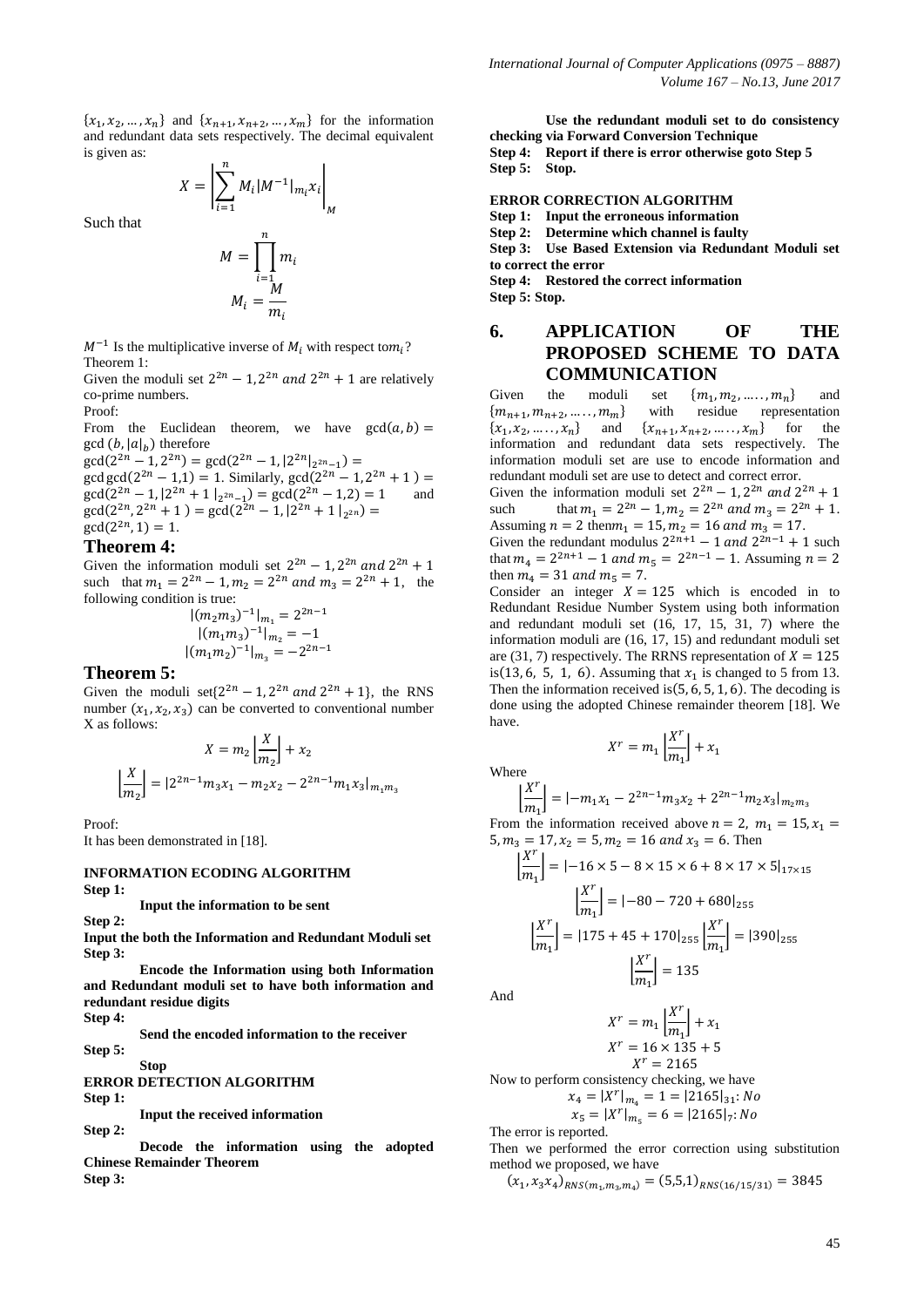$(x_2, x_3x_4)_{RNS(m_2,m_3,m_4)}$  $(x_1, x_2x_4)_{RNS(m_1,m_2,m_4)}$ 

**Table 1: Information encoding at receiver site with respect to redundant moduli set.**

| Moduli Set | $x_1$ | $x_3$          | $x_4$ | Decimal    |  |
|------------|-------|----------------|-------|------------|--|
|            |       |                |       | Equivalent |  |
| 16         | 5     | 5              | 1     | 3845       |  |
| 15         |       |                |       |            |  |
| 31         |       |                |       |            |  |
| Moduli Set | $x_2$ | $x_3$          | $x_4$ | Decimal    |  |
|            |       |                |       | Equivalent |  |
| 17         | 6     | 5              | 1     | 125        |  |
| 15         |       |                |       |            |  |
| 31         |       |                |       |            |  |
| Moduli Set | $x_1$ | x <sub>2</sub> | $x_4$ | Decimal    |  |
|            |       |                |       | Equivalent |  |
| 16         | 5     | 6              | 1     | 3845       |  |
| 17         |       |                |       |            |  |
| 31         |       |                |       |            |  |

In the above table we performed consistency checking using  $m_4$  and  $m_5$  we have

For Channel 1

$$
x_4 = |3845|_{m_4} = 1 = |3845|_{31}
$$
: Yes

$$
x_4 = |3845|_{m_4} = 6 = |3845|_7
$$
: N(

For Channel 2

 $x_4 = |125|_{m_4} = 1 = |125|_{31}$ : Yes  $x_4 = |125|_{m_7} = 6 = |125|_7$ : Yes

For Channel 3

 $x_4 = |125|_{m_4} = 1 = |125|_{31}$ : Yes  $x_4 = |125|_{m_{\epsilon}} = 6 = |125|_7$ : Yes

Therefore, we concluded that there is error in channel 1. To restored the faulty channel we have

 $x_1 = |125|_{m_1} = |125|_{16} = 13$ 

Therefore the corrected information from the receiver site is  $(13,6,5)_{RNS(16/17/15)}$ .

### **7. PERFORMANCE EVALUATION**

This paper, proposed a new error detection and correction approach that is based on redundant residue number system. This approach results in faster encoding and decoding procedures and has following advantages over the following existed works.

1. It is a generalized based. That's the choice of moduli selected can works for any kinds of dynamic range because n is the determinant factor of the system.

2. The existing works as suggested algorithm for single error detection and correction with magnitude index, whereas the proposed approach is general for multiples channel errors.

3. The choice of moduli selected provides a very effective and efficient encoding and decoding process for detecting and correcting errors.

#### **8. CONCLUSION**

In this paper, we proposed a single error detection and correction using RRNS, our scheme provide information security in term of the information encoding using Redundant Residue Number System, and also maintain the information integrity because is capable of detecting and correct error at the cost of transmission. Our proposed scheme is performed better compared with state of the art because we adopted a

very large dynamic range moduli set proposed [18] and very effective and efficient reverse converter proposed in [18].

However, RNS coding are good for fast computation and arithmetic operation, which help in Digital Signal Processor (DSP). An attempt may be advantageous to simplify the encoding as well as decoding.

#### **9. REFERENCES**

- [1] Gollmann, Dieter(2010). Computer security Wiley Interdisciplinary Reviews: Computational Statistics, 544-554
- [2] Harris, S. (2002). *Mike Meyers' Cissp Certification Passport with Cdrom*. Osborne/McGraw-Hill.
- [3] Jonsson, E. (1996). *A quantitative approach to computer security from a dependability perspective*. Chalmers University of Technology,.
- [4] Meshram, A. D., Sambare, A. S., & Zade, S. D. (2013). Fault tolerance model for reliable cloud computing. *International Journal on Recent and Innovation Trends in Computing and Communication*, *1*(7), 600-603.
- [5] Constantinescu, C. (2003). Trends and challenges in VLSI circuit reliability. *IEEE micro*, *23*(4), 14-19.
- [6] Akyildiz, I. F., Su, W., Sankarasubramaniam, Y., & Cayirci, E. (2002). Wireless sensor networks: a survey. *Computer networks*, *38*(4), 393-422.
- [7] Gbolagade, K. A. (2010). Effective reverse conversion in residue number system processors.
- [8] Younes, D., & Steffan, P. (2012, December). A comparative study on different moduli sets in residue number system. In *Computer Systems and Industrial Informatics (ICCSII), 2012 International Conference on* (pp. 1-6). IEEE.
- [9] James, J., & Pe, A. (2015, July). Error correction based on redundant Residue Number System. In *Electronics, Computing and Communication Technologies (CONECCT), 2015 IEEE International Conference on* (pp. 1-5). IEEE.
- [10] Yau, S. S., & Liu, Y. C. (1973). Error correction in redundant residue number systems. *IEEE Transactions on Computers*, *100*(1), 5-11.
- [11] Sengupta, Avik, Dalin Zhu, and Balasubramaniam Natarajan (2012). On the performance of redundant residue number system codes assisted STBC design Computing, Networking and Communications (ICNC), International Conference on. IEEE,.
- [12] Krishna, H., & Sun, J. D. (1993). On theory and fast algorithms for error correction in residue number system product codes. *IEEE Transactions on Computers*, *42*(7), 840-853.
- [13] Siewobr, Hillary, Kazeem A. Gbolagade, and Sorin Cotofana (2014). An efficient residue-to-binary converter for the new moduli set  $\{2 \text{ n}/2 \pm 1, 2 \text{ n}+1, 2 \text{ n}+\}$ 1}.International Symposium on Integrated Circuits (ISIC). IEEE,.
- [14] Amusa, K., & Nwoye, E. (2012). Novel algorithm for decoding redundant residue number systems (RRNS) codes. *integers*, *1*, 7.
- [15] Krishna, H., Lin, K. Y., & Sun, J. D. (1992). A coding theory approach to error control in redundant residue